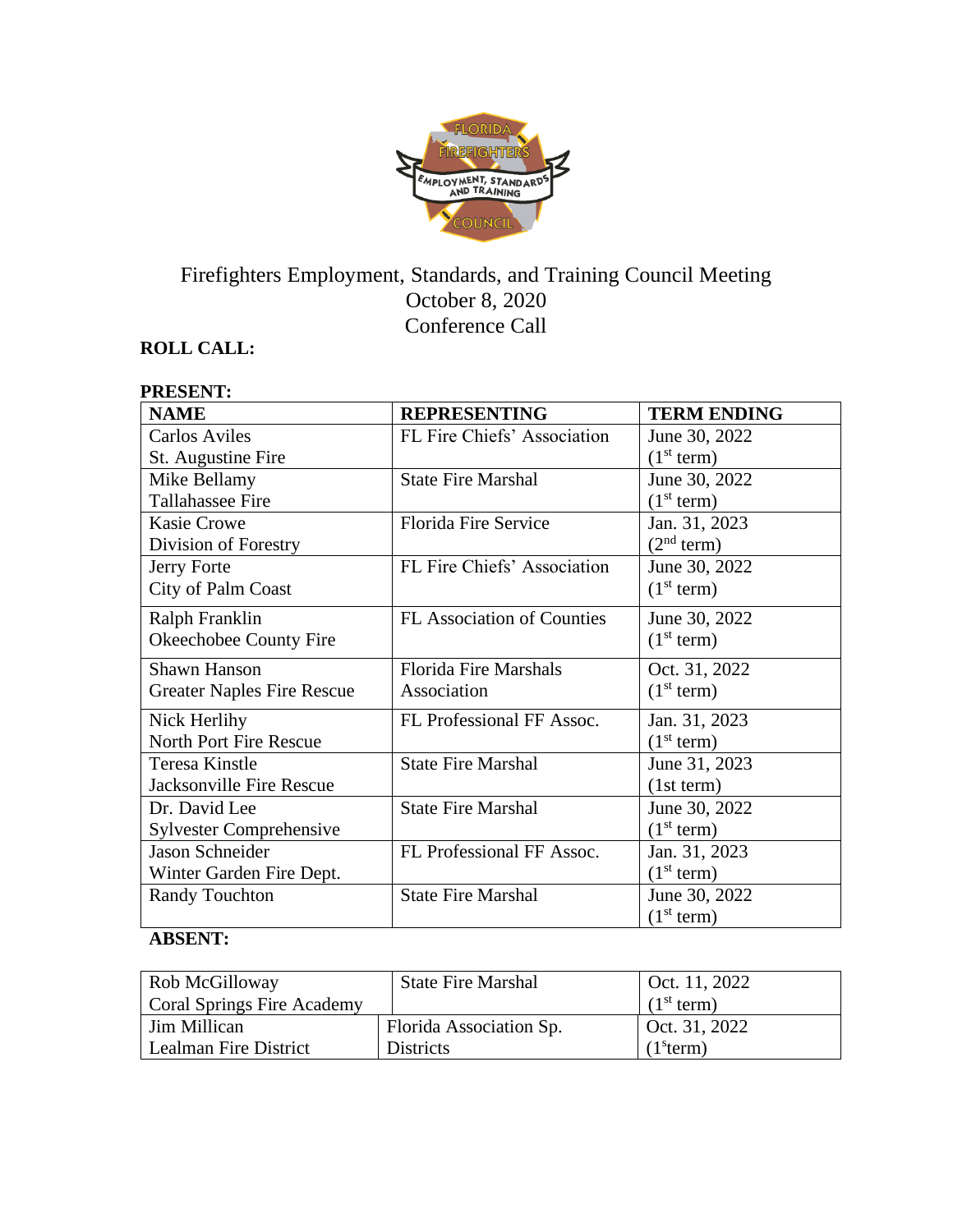The Firefighters Employment, Standards and Training Council meeting was called to order.

**On a motion duly made**, the minutes from the Firefighters Employment, Standards and Training Council held on April 8, 2020 were approved.

## **Motion carried**.

## **REPORT FROM DIVISION:** *given by Julius Halas, Director*

- Personnel Retirements: ADA Stone and DCFO Jay Etheridge; a waiver by the Governor was issued to extend period before retirement due to COVID
- Effective Date 11/6/2020, Bureau Chief Casia Cinco, Bureau of Fire Prevention, has been promoted to Assistant Director of the Division of Public Assistance Fraud
- Budget Cuts
	- o 6% has been held back from the state operating budget due to lost revenue (over 2 billion)
	- o COVID 19 caused additional expenditures of 1.5 billion (PPE, testing, etc.)
	- o CFO Patronis has asked for additional 4% from operating budgets
	- o Legislature has asked each state agency for proposed possible 13% budget reduction for second half of year (includes initial 6%)
	- o Hiring not a freeze but on hold unless absolutely needed
- Grants
	- o 29 member projects 20 vetoed, 9 survived
		- 2 million FF Cancer Mitigation and Research (with possible 6%) hold)
		- Volunteer Firefighter Assistance Grant (1 million reoccurring)
		- Fire Station/Fire Equipment now close to 30 million
		- **•** Fire House Subs additional 220 Decon kits
	- o New Grant: 250,000 for advanced decontamination
		- 25% or greater local match
			- Extractor units
			- Exhaust systems for station, etc.
			- Rule Development to follow
- EOC
	- o March 6, 2020, the State EOC was activated (with constituent group assistance)
	- o March 24, \$174 million spent on PPE, critical medical facilities, etc.
	- o July 9, up to \$296 million
	- o As of Oct 1, DEM estimated we had spent 1.5 billion in expenditures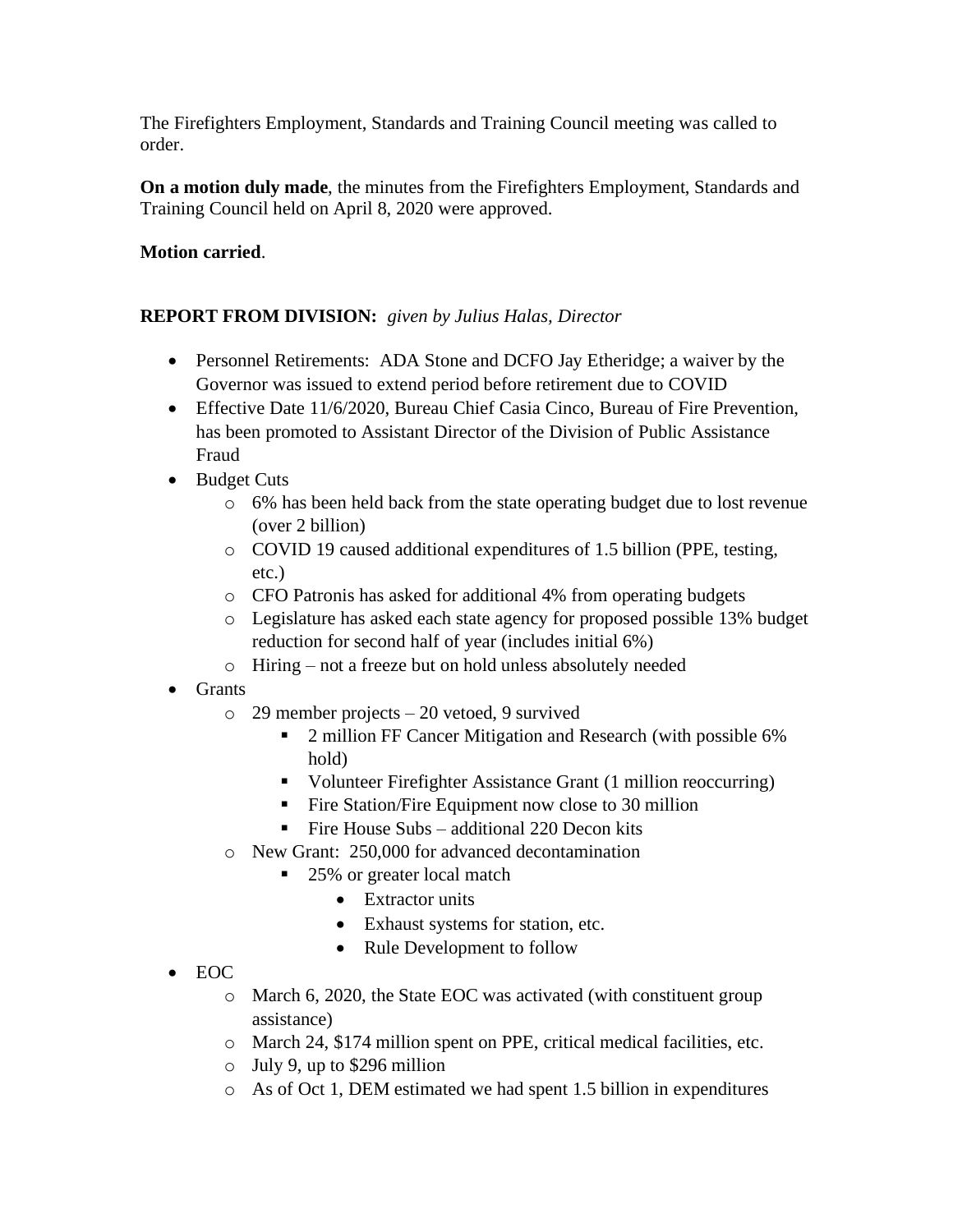o Task Force 2 has been deployed for Hurricane Delta, Task Force 1 is on standby

## **REPORT FROM THE BUREAU:** *given by Michael Tucker, Bureau Chief*

- Due to COVID, training centers had put things on hold but are now back on-line which has led to our Bureau being extremely busy with testing in the upcoming months.
- Standards Section FCDICE cleanup (when compared with the State of Florida's Master Death file)
	- o April 47, 977 FFII
	- $\circ$  October 45, 365 FFII
	- o Total reduction of 2, 612 FFII
	- o April 25, 521 FFI
	- $\circ$  October 24, 427 FFI
	- o Total Reduction of 1, 094 FFI
- Certifications issued by BFST
	- $\circ$  2018 5, 054
	- $\circ$  2019 5,008
	- $\circ$  2020 3, 555
- Training Section
	- o Class Offering Activities (approvals, denials, pending etc.
		- $\blacksquare$  2019 9, 582
		- $\blacksquare$  2020 12, 982 ytd
	- o Course Applications Activities (expires, cancelled, pending, etc.)
		- $-2019 928$
		- $\blacksquare$  2020 1, 058 ytd
	- o Instructor Applications Activities (expired, cancelled, approved, etc.)
		- $\blacksquare$   $2020 1$ , 393 ytd
	- o Provider Application Activities (expired, cancelled, approved, etc.)
		- $\blacksquare$  2019 332
		- $\blacksquare$  2020 92 ytd
- Student Services
	- o Courses delivered on campus
		- $\blacksquare$  2019 1, 268
		- $\blacksquare$  2020 283 ytd
	- o Volunteer Grant
		- $\blacksquare$  2019 \$900,000
		- 2020 \$445,000 round 1, round 2 begins in November
- Executive Development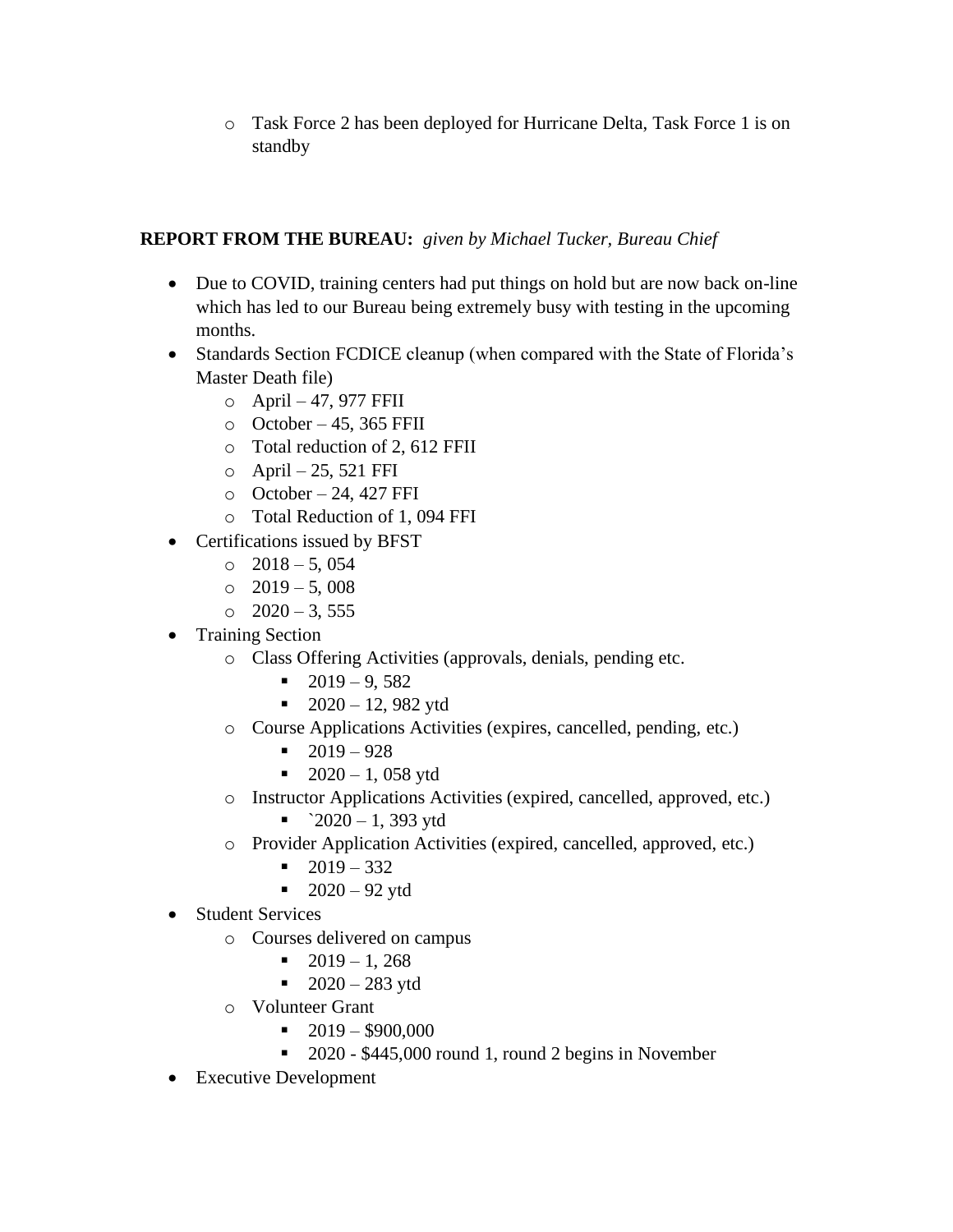- o Transitioned Evaluating Performance Based Design class (required for Fire Code Administration) from a 45-hour traditional classroom course to a 20 hour online/instructor facilitated course. Course now makes up four (4) hour classes with a 4-hour pre-course requirement.
- o Great feedback from students
- o BFST worked closely with FFMIA to accomplish the transition
- o Conducting a second offering this month
- FCDICE Update
	- o Now operational on other internet platforms
		- IE Google
		- Safari
		- Chrome
- COVID Data
	- o Report was emailed to Council

## **OLD BUSINESS:** None

## **NEW BUSINESS:**

Update from Tom DiBernardo, Department of Health

- COVID Several incident management teams were used for mass testing sites, (fire service run)
- Incident management teams most likely used for vaccinations
- Free Leadership classes available (for all) under grant (on-line)
	- o Management Operations
	- o Workforce Development
	- o What Does It Mean to Be A Leader?
	- o Finance
- Letter sent from Council regarding EMT/Paramedic testing (COVID Impact)
	- o Paramedic Licenses moving along well 161 deficit
	- o EMT took bigger hit down about 1,000 from last year (shorter program/bigger impact)
	- o DOH emergency order issued, granted extension for recertification, also simulation was allowed (if met standards) to replace some clinical aspects
	- o Provisions were made early on weekly meetings were held to move through the process of COVID

The Agency bill requesting an additional position be added to the Firefighters Employment, Standards and Training Council for an EMS/DOH representative did not pass, it is included again in the legislative goals for next session with the full support of Steve McCoy with DOH.